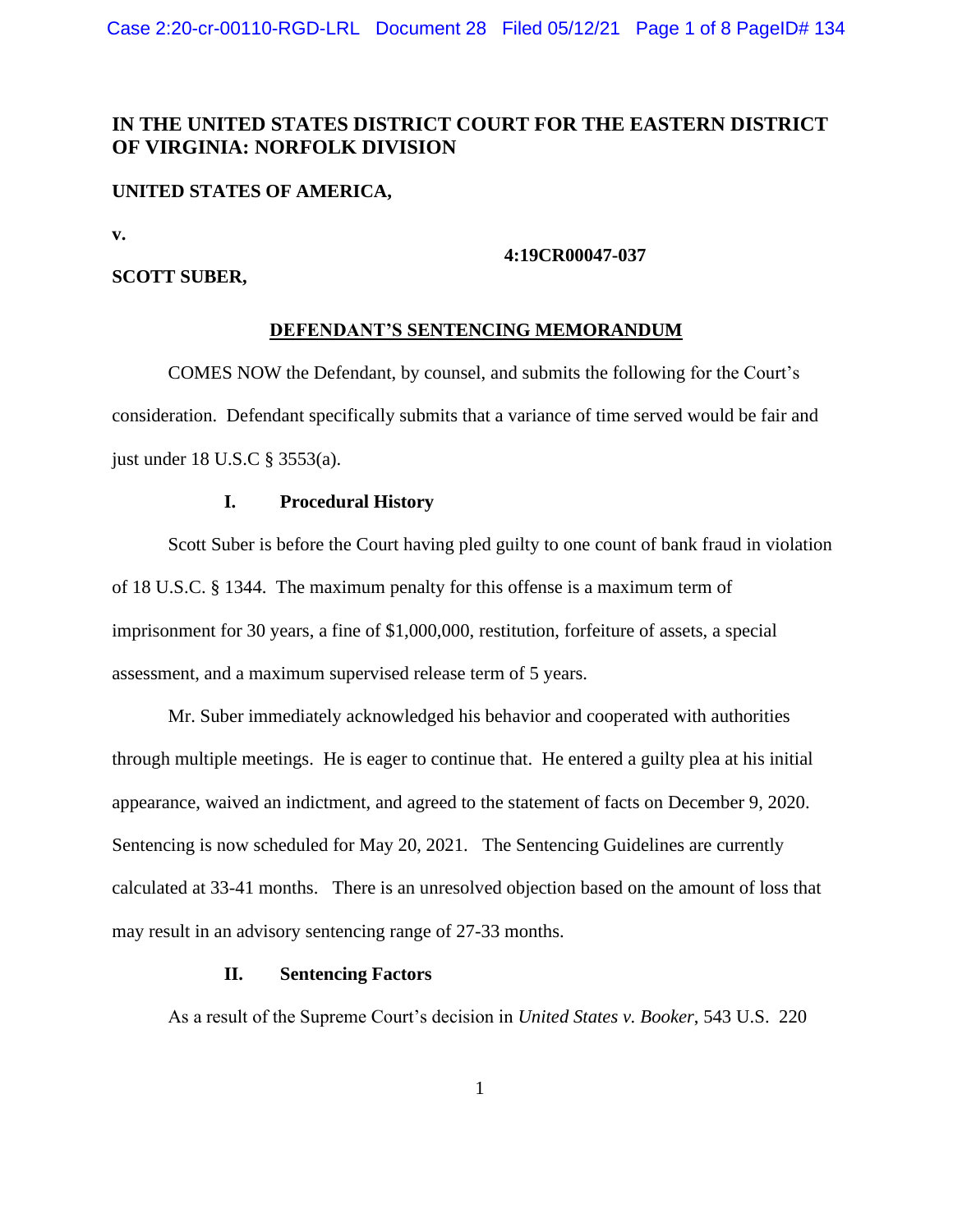(2005), the federal sentencing guidelines are no longer mandatory but advisory. In this pleading, Defendant addresses some of the factors contained in Title 18 U.S.C. Section 3553 and argues for a minimal term of incarceration.

In determining the Defendant's sentence, the Court is to consider:

(1) the nature and circumstances of the offense and the history and characteristics of the defendant;

(2) the need for the sentence imposed;

(3) to reflect the seriousness of the offense, to promote respect for the law, and to provide just punishment for the offense;

(4) to afford adequate deterrence to criminal conduct;

(5) to protect the public from further crimes of the defendant; and

(6) to provide the defendant with needed educational or vocational training, medical care,

or other correctional treatment in the most effective manner;

(7) the kinds of sentences available;

(8) the kinds of sentences and the sentencing range established for [the offense];

(9) any pertinent policy issued by the Sentencing Commission;

(10) the need to avoid unwarranted sentence disparities among defendants with similar

records who have been found guilty of similar conduct; and

(11) the need to provide restitution to any victims of the offense.

18 U.S.C. Section 3553. The Court is to impose a sentence that is sufficient, but not greater than necessary, to comply with the above factors. 18 U.S.C. Section 3553.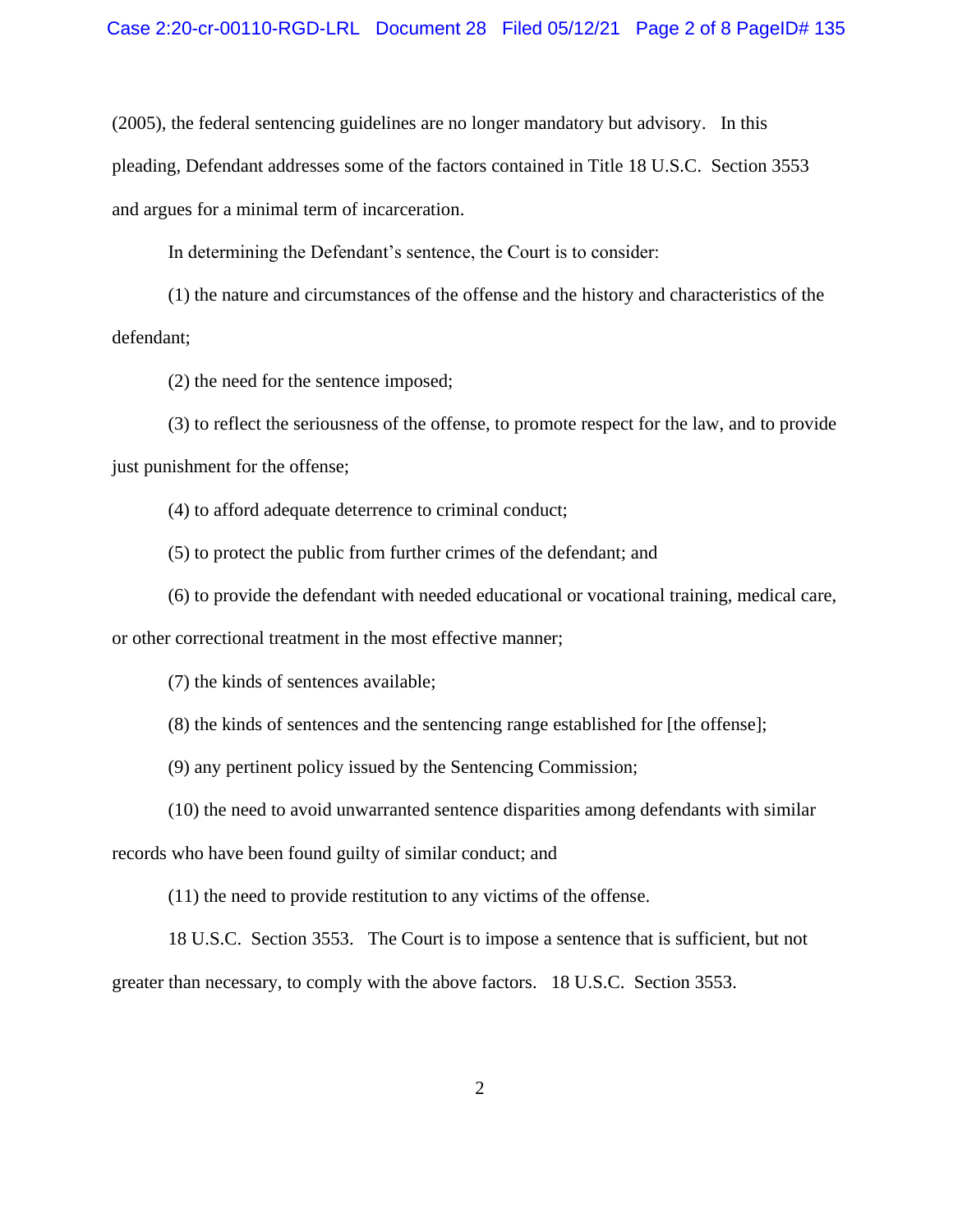### **III. A Variance is Warranted under 18 U.S.C. § 3553(a)**

This was a stupid crime that has destroyed Scott Suber's life and will forever have a negative impact on his future. Scott Suber placed his trust in the wrong people. He was the owner of a small business called Debris or Not Debris. It was a property preservation company that handled landscaping and property services. The company was in existence since February 2019, long before the Paycheck Protection Program was established.

Scott Suber is 39 years old and has a 16-year-old son. His father is a retired law enforcement officer from New York City and later Brevard County Florida. His mother is a retired Transit Police Officer from New York City. His parents separated when he was young, but he has always been taught the value of hard work. Scott graduated High School, worked two jobs, and took college classes. He has always been interested in running his own business, and developed a mentor relationship with a person who had many small businesses.

When the pandemic struck Mr. Suber was living in his own residence and running his landscaping business. He heard there were relief loan programs available for small businesses. Mr. Suber tried to apply for the Economic Injury Disaster Loan (EIDL) but his application was rejected because some of his paperwork was missing. Mr. Suber took out unemployment benefits and spoke to his mentor. The mentor indicated he could help Mr. Suber get approved for the Paycheck Protection Program but that there would be a fee of 20% in order to help. There were other people the mentor knew that were getting people approved. There was no indication about the amount of the loan. Mr. Suber trusted him and asked what he needed. The list was small. Just the name address and Employer Identification Number for his current business, and a business bank account that must exist since February 2020.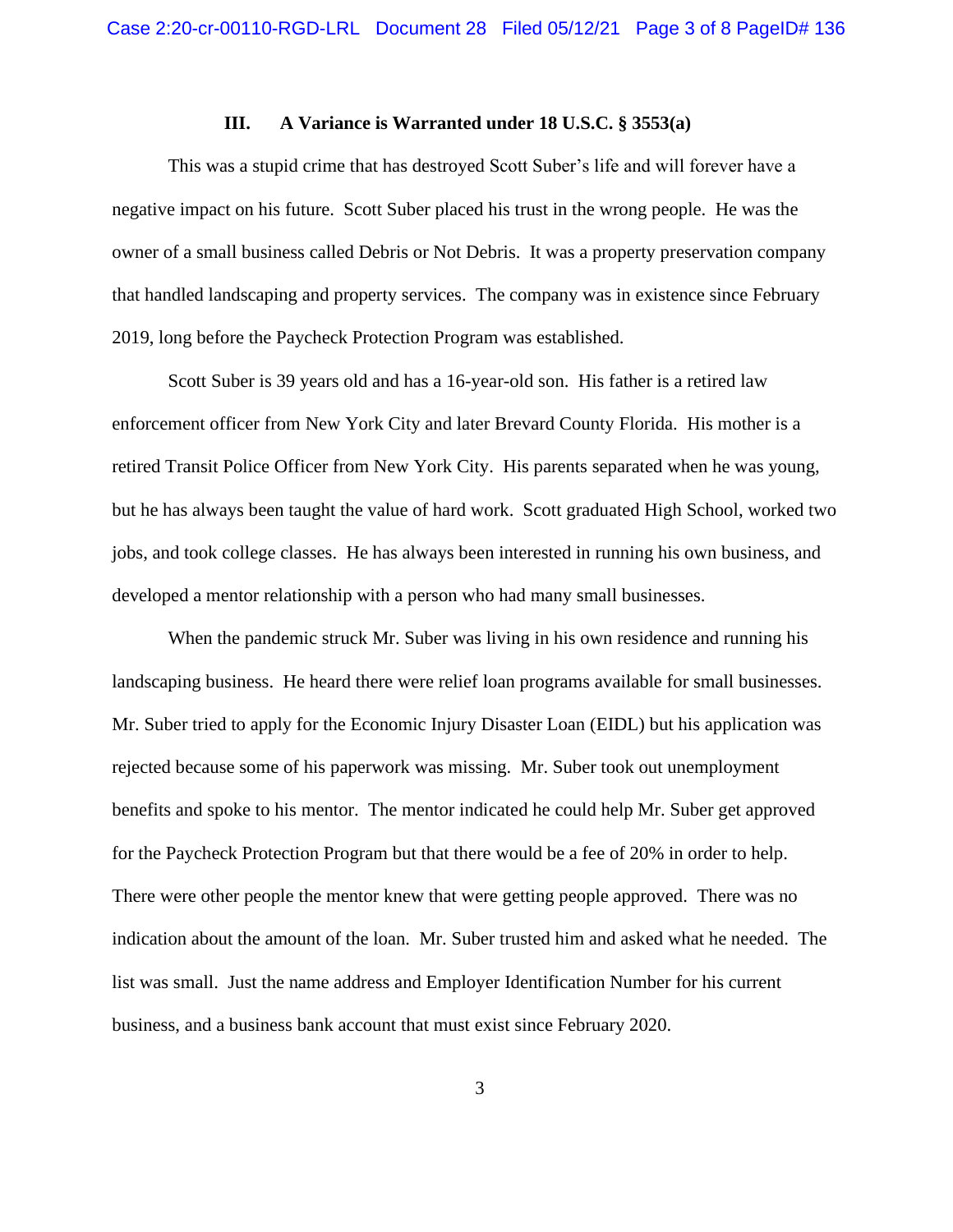The bank account for Debris or Not Debris was complicated. Originally there was a partner for the company. The partner had opened a business account for the company at the Bank of America. Bank of America had a history of not recognizing Mr. Suber's equal access to the corporate account. The partner left the business. Mr. Suber closed the Bank of America business account before February and opened a new business account at Wells Fargo in April of 2020.

Mr. Suber provided the information needed for his application to his mentor. He included a business checking account statement from the new Wells Fargo account, and backdated the document to indicate it had existed in February 2020. He did that out of fear and trying to keep his business alive. Mr. Suber still did not know anything else about what would be included in his loan application to include the number of employees and the monthly wages claimed. He wanted to be approved and altered a document, but had no idea about the magnitude of the fraud that was done. There were other very similar applications made by these same people.

The Debris or Nor Debris application was submitted online by another person from an IP address in another state. The electronic signature that appears on the application is not Mr. Suber's. The claim of \$140,000 in monthly wages was not made by Mr. Suber. The Quarterly Federal Tax Return used to claim 8 employees and \$420,000 in quarterly pretax wages was not created or provided by Mr. Suber. Mr. Suber still did not know if he would be approved. He didn't know what was in his application. He was prepared to pay 20% to his mentor for his help in the process.

When \$350,000 was deposited into the bank account, Mr. Suber was scared and

4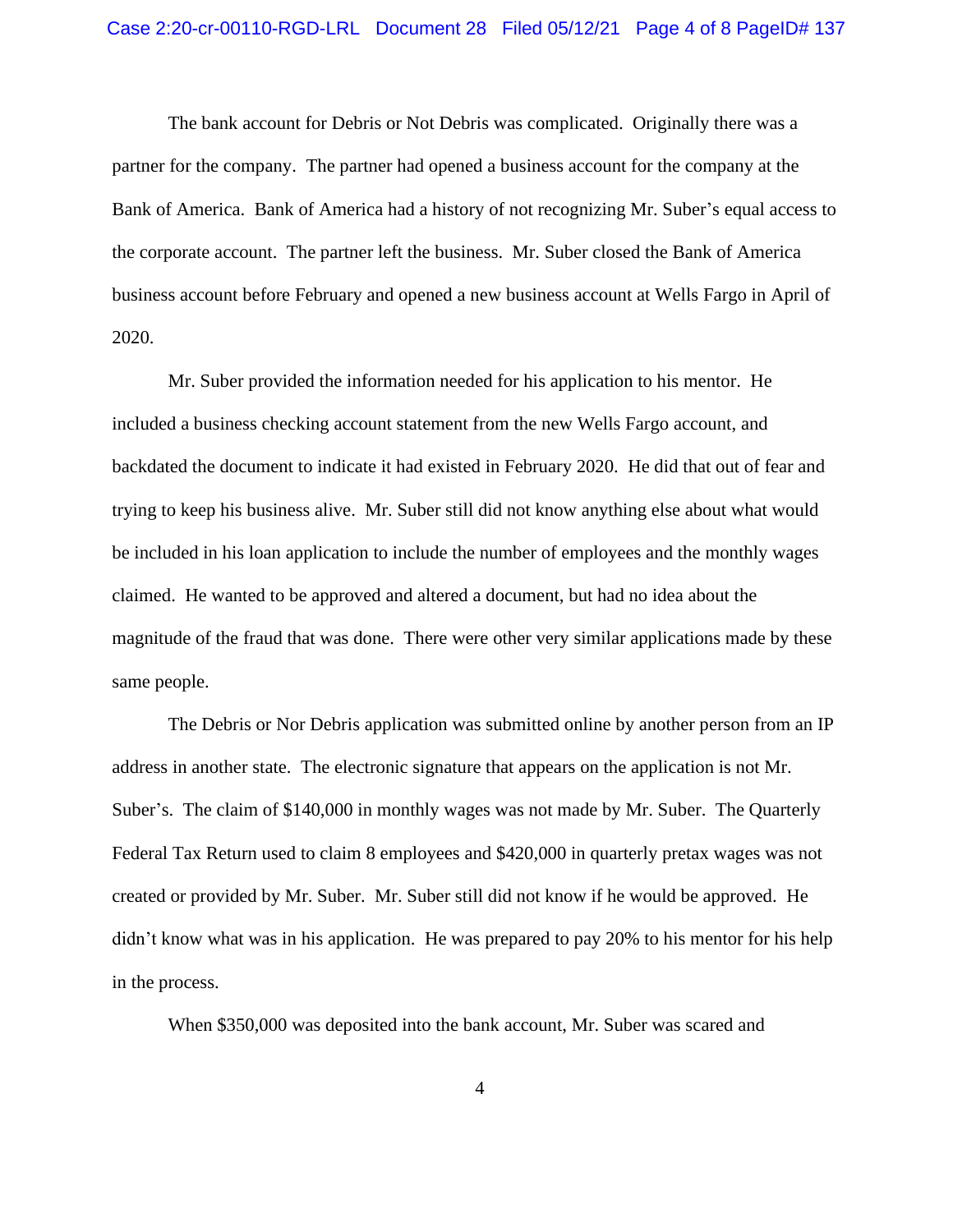### Case 2:20-cr-00110-RGD-LRL Document 28 Filed 05/12/21 Page 5 of 8 PageID# 138

confused. These people knew who he was and expected payment. He was collecting unemployment and trying to keep his business running. His regret know is that he didn't put an end to it right then. The fee from the mentor and the others increased to around 30%. Mr. Suber did as he was told and paid a total of 105,000 to the mentor. He then sought to organize the proceeds and get to work so that he could repay the loan. He researched and made efforts to buy foreclosed homes and architectural plans in order to "flip houses" and hoped to move his business in that direction. He made formal bids on several properties. He went to Las Vegas with his mentor but insists he used his unemployment benefits to fund that trip.

Law enforcement soon discovered the fraud and seized \$165,000.12 from the defendant's bank accounts. He cooperated with law enforcement on multiple occasions. He turned over an additional \$17,000 to investigators. He deeply regrets his actions. He knows he has shamed his family and ruined his business and personal reputations.

He writes to the Court: "I would like to express my genuine remorse and deep regret for my actions. The bulk of my foreseeable future will be spent rectifying the monetary and emotional damage I have imposed. My best days since that money deposited into my account have been tainted by severe stress and anxiety. The bad days have been absolute nightmares. I took fear and uncertainty of being a new entrepreneur in an emerging global crisis and made things exponentially worse." (letter from Scott Suber).

Scott Suber's family and loved ones have submitted letters on his behalf. Each one paints a picture of a loving and caring person that takes genuine interest in helping others. His 16-yearold nephew writes about Mr. Suber giving him a summer a job and driving through the tunnel early each morning to get the nephew to work. His mother describes how happy Scott was in his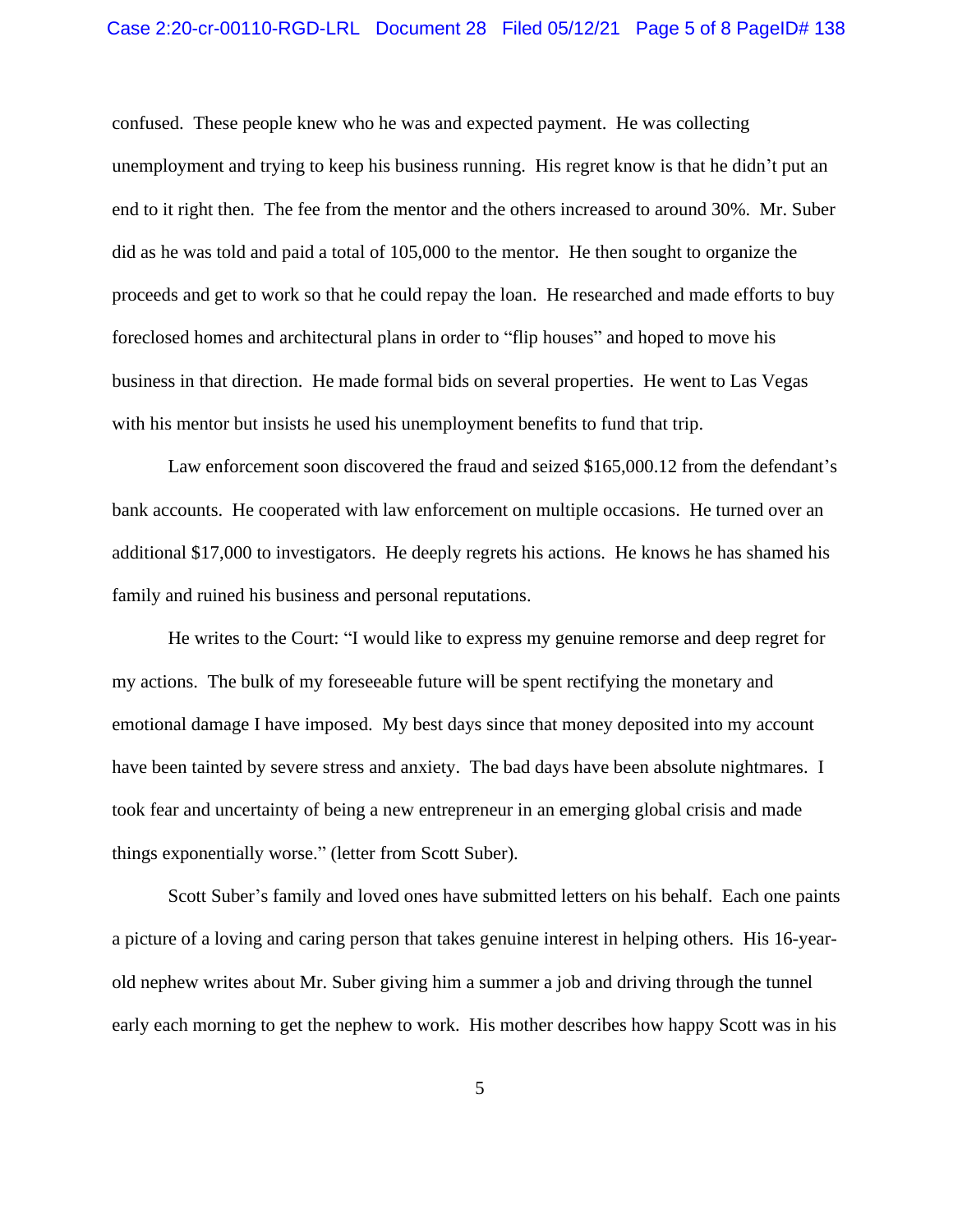### Case 2:20-cr-00110-RGD-LRL Document 28 Filed 05/12/21 Page 6 of 8 PageID# 139

landscaping business and how lovingly he helped care for his grandmother. "He even laid on the hospital bed with her when she began "seeing visions" speaking and laughing with her." (letter from Linda Zuhri). His letters from former employees describe a hardworking and responsible person. The mother of his child describes him as an active and loving father. "We have built a friendship and a family dynamic that most can only dream of. Scott is not only a great father to our son, but he also shows the same love and support to my 2 daughters my husband and I share, and my stepson. I am blessed to say, my family can call on Scott for anything and he will be there." (letter from Constance Steverson).

Scott Suber had an unusual role in the conduct involved in this fraud. He did not come up with the scheme at the outset. He was only looking for help. Mr. Suber and his business were used by fraud designers to perpetrate a huge fraud the exact magnitude of which Mr. Suber himself was unaware.

### **IV. Conclusion**

Scott Suber placed his trust in the wrong people. He was used by people that he thought were helping him. He trusted someone that he thought was a friend to help his business make it through a global pandemic. He didn't do himself any favors with providing the bank statement, but he was a brand-new business owner and terrified that he would be out of business soon. He had no idea the magnitude of the fraud that was perpetrated. He did not know what was being submitted on his behalf. He did not authorize a claim of 8 employees and \$140,000 in monthly wages. When the deposit was made, he was scared. Rather than call it off, he paid the people responsible and set out to repay the loan. When law enforcement got involved, he quickly, frequently, and continuously sought to help. He paid back everything he could, and will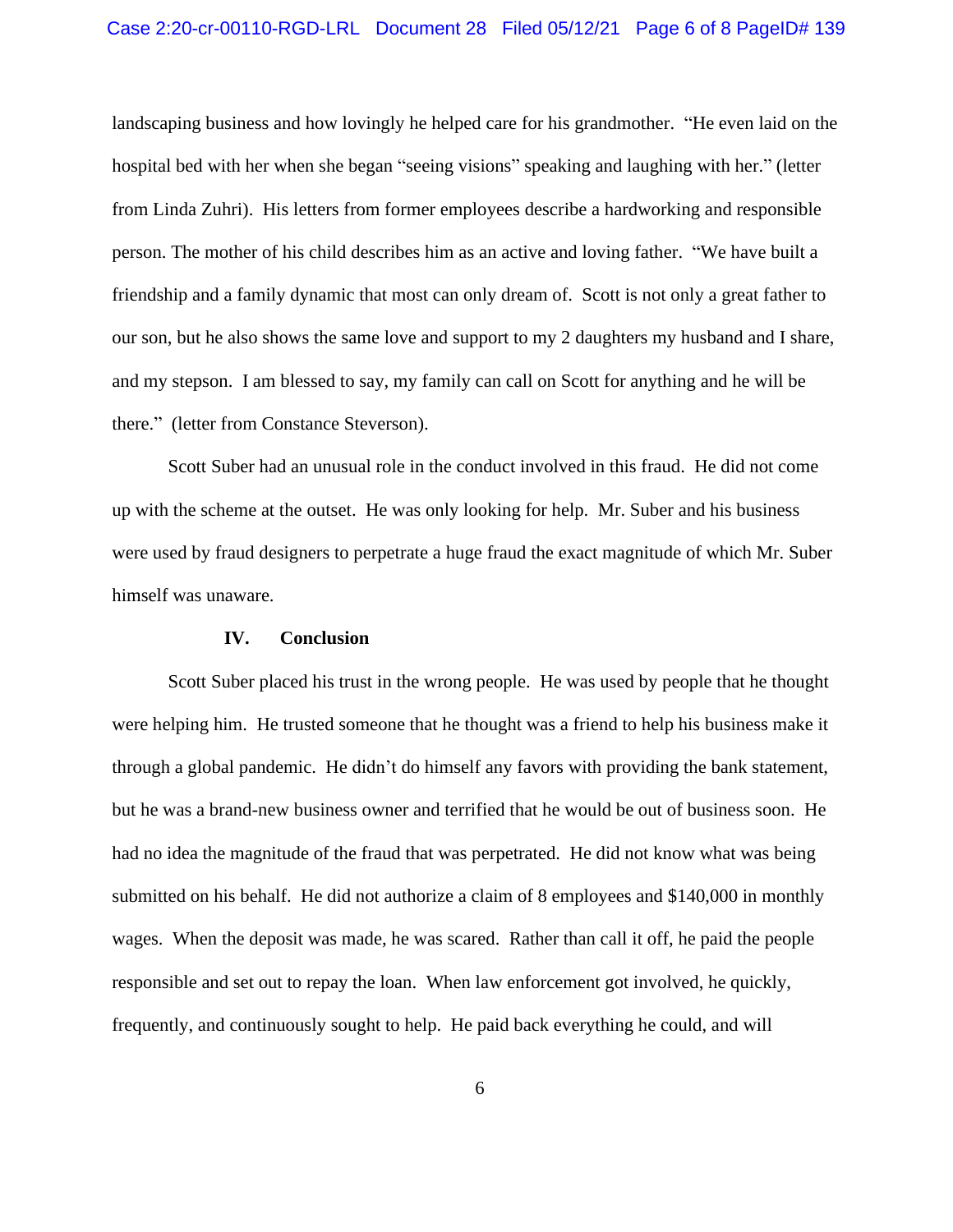continue to make restitution as part of his sentence.

This is a financial crime. A just sentence includes financial restitution. Mr. Suber can't pay restitution while he is incarcerated. A sentence that places him with a probation officer that can supervise his employment and collect his restitution rather than incarcerate him is sufficient but not greater than necessary. A sentence that includes a probation officer that can monitor his lines of credit and financial decision making is appropriate. A sentence that includes home electronic monitoring is sufficient and more beneficial than incarceration. Allow Mr. Suber to work so that he can repay the money that was taken. Strict conditions of curfew and limits on the electronic monitor for work purposes only provides general deterrence to the public against future financial crimes. Mr, Suber has learned his lesson. Incarceration is not necessary for the purposes of specific deterrence. Make Mr. Suber pay back the fraud. He is eager to continue to work with the government to make everyone whole again. Start that repayment schedule sooner rather than later. The Court has the authority to grant a variance of probation in this case. Based on the facts and circumstances of this case it is warranted. The defense respectfully submits a sentence of strict probations with exacting financial terms and conditions coupled with home electronic monitoring is sufficient, but not greater than necessary, to comply with the sentencing factors of 18 U.S.C. §3553(a).

Respectfully submitted,

at Ffolge By

Of Counsel